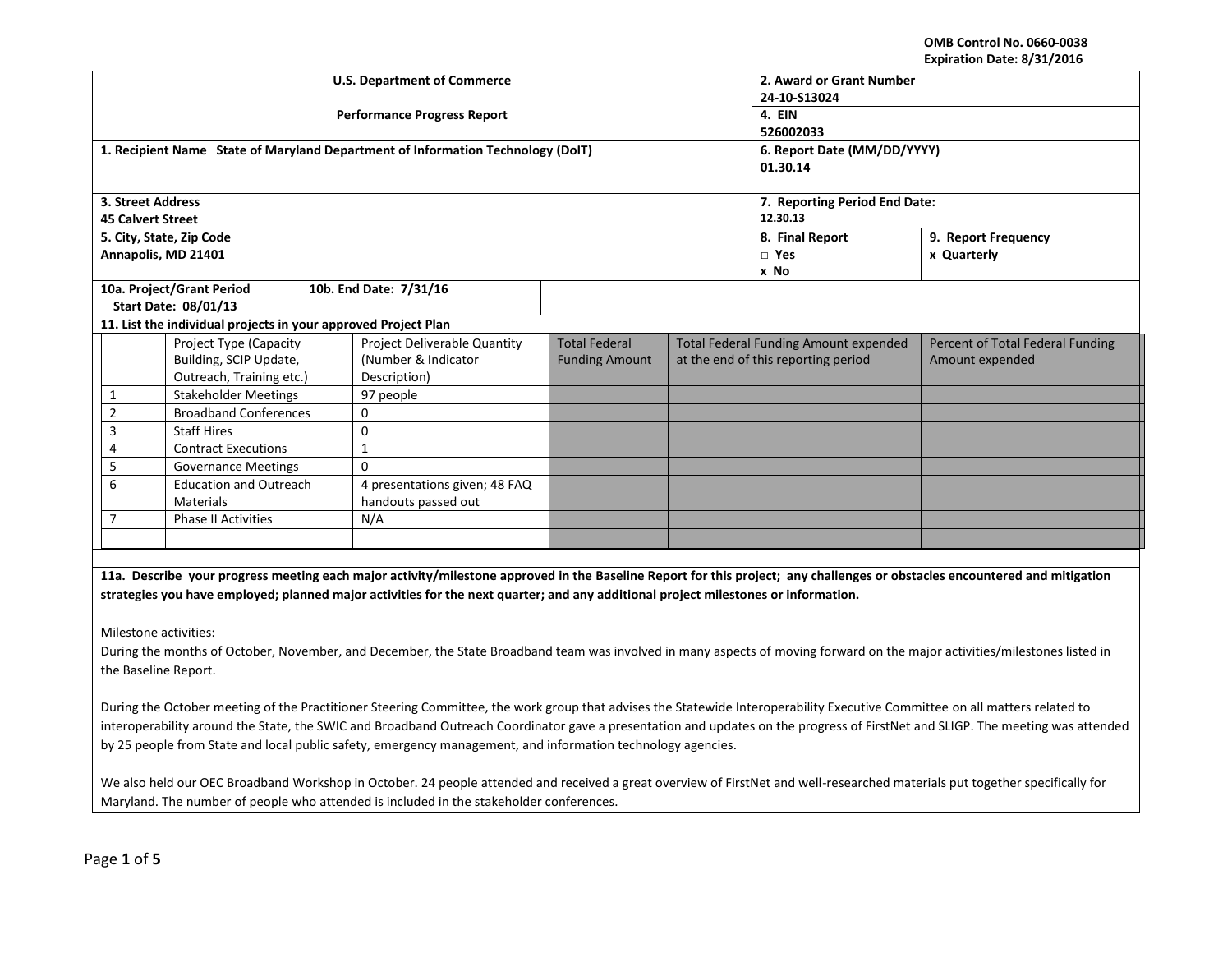During these months we also continued to participate in follow-up meetings with firms that responded to the MACINAC RFI seeking information on how industry experts would deploy the public safety broadband network and ideas for proposing Public Private Partnerships in the FEMA Region. We also worked closely with the MACINAC members to plan for the first MACINAC Public Safety Broadband Workshop to be held in January, 2014. The workshop is a day-and-a-half event with keynote speakers, roundtable discussions, and breakout sessions. About 80 to 100 people are expected to attend. We have been heavily involved in recruiting speakers and inviting participants from the State to attend.

DoIT signed an MOU with the University of Maryland Center for Health and Homeland Security to provide a Broadband Outreach Coordinator and a Broadband Regional Coordinator Team to work in four of the State's five interoperability regions. (This is one contractual vehicle that provides for all these positions). We have had continued discussions on the best way to bring in a final Regional Coordinator for the fifth region which will be either via an MOU or a subrecipient agreement with a local county. We have also discussed the correct contractual vehicles to bring on other contractual staff listed in the budget plan. A major "in-house" milestone was reached in mid-December when DoIT received legislative authority via a budget amendment to spend the grant funds.

With the DoIT Information Technology and GIS team we are evaluating several broadband websites that the State currently deploys in order to develop one "portal" that will serve as the gateway to all things Broadband in the State. FirstNet and the NPSBN will be prominently featured on the site. In the meantime we continue to update our Google website so that stakeholders in the State can track progress and stay updated on the development of FirstNet as well as what the State team is doing.

In early November we distributed the call from the PSAC for "use cases" for Fire, Medical and Law Enforcement Disciplines. We distributed this request to our Broadband Working Group and received 14 unique ideas for app development in the various disciplines. We submitted our ideas to our NCSWIC representative on the PSAC.

The Broadband Outreach Coordinator developed a presentation on FirstNet and what it means for Maryland. 18 people from the Maryland Institute for Emergency Medical Systems Services attended the presentation on November 26. Our "one-page" fact sheet about FirstNet was also handed out to each attendee.

We are continuing to work with the Maryland Center at Bowie State University to develop a program for computer science and engineering students to develop applications for First Responders to use on the Network. Prince George's County public safety officials have agreed to work on the project along with corporate partners, Lockheed Martin, Motorola, Verizon, and APCO. The corporate partners have committed to establishing a pilot broadband network on the campus of Bowie and to provide handheld devices to allow the students to test, develop, and build, in close partnership with first responders, new applications for use on the Network. The Broadband Outreach Coordinator and SWIC are continuing to coordinate these efforts with all of the parties. A draft Letter of Understanding detailing each party's responsibilities is currently being reviewed by the parties. We have held two meetings in this quarter with public safety professionals from Prince George's County and the students. More than 30 public safety professionals have attended and shared their experiences with the students and professors involved in the project. At both meetings the SWIC gave a presentation of FirstNet and what it means for public safety.

**11b.If the project team anticipates requesting any changes to the approved Baseline Report in the next quarter, describe those below. Note that any substantive changes to the Baseline Report must be approved by the Department of Commerce before implementation.** 

Because the proportion of actual match expenditures is less than the proportion of total match expenditures in our total project budget a match proportionality waiver was submitted to NIST in mid-December. To date there has been no reply to the State in response to this waiver request.

We plan to submit a budget modification in the next quarter to increase the SWIC's efforts as SPOC from 10% to 25%. In this quarter we have learned that as the SPOC, he is regularly called up to contribute his expertise for this project and his involvement has substantially increased more than first predicted. As SPOC it is imperative he be involved in all aspects of this project. Given the increase in time, the in-kind match for the SPOC's contribution will increase. Correspondingly we have decreased the amount of match that our site

Page **2** of **5**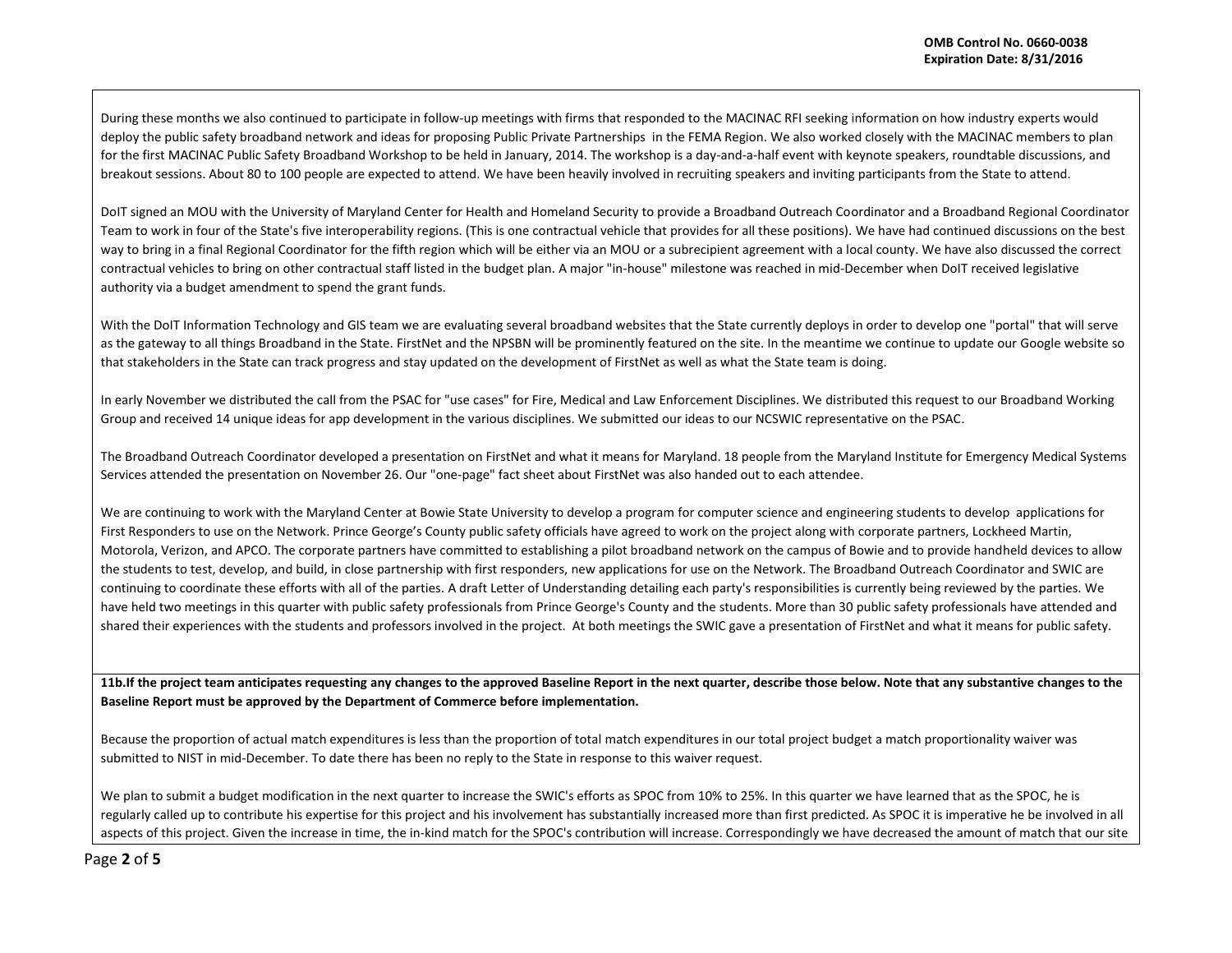surveys in Phase 2 are expected to cost.

The budget modification will also see an increase in the funds set aside for the Broadband SME in order to staff that position in year 1 rather than year 2; as well as an increase in the funds for the coordination role played by MACINAC given the complexity of tasks this group will undertake. We also plan to use a contractual vehicle, either an MOU or subrecipient agreement with a local county to hire our last Regional Coordinator.

**11c. Provide any other information that would be useful to NTIA as it assesses this project's progress.** 

This second quarter continues with more administrative in work to make sure the State is set up for the grant. We have completed an MOU to bring on the Broadband Outreach Coordinator and most of the Regional Coordinator team.

**11d. Describe any success stories or best practices you have identified. Please be as specific as possible.**

**12. Personnel** 

**12a. If the project is not fully staffed, describe how any lack of staffing may impact the project's time line and when the project will be fully staffed.**

We continue to work on staffing the project as projected in the Baseline/Expenditure plan. The FTE staff (SWIC and DoIT AAG) started working on the SLIGP in the first quarter.

## **12b. Staffing Table**

| <b>Job Title</b>                                                                                                                      |                                            |                  | FTE %                  |                                                                                                      | Change |         |                        |                        |                        |
|---------------------------------------------------------------------------------------------------------------------------------------|--------------------------------------------|------------------|------------------------|------------------------------------------------------------------------------------------------------|--------|---------|------------------------|------------------------|------------------------|
| <b>SWIC</b>                                                                                                                           |                                            |                  |                        | Serve as State Single Point of Contact and responsible for oversight of all SLIGP work               |        |         |                        |                        | none                   |
| <b>DoIT AAG</b>                                                                                                                       |                                            |                  | .025%                  | Serve as Legal Authority for State to enter into agreements and MOUs with vendors<br>and contractors |        |         |                        |                        | none                   |
| Add Row<br>Remove Row<br>13. Subcontracts (Vendors and/orSubrecipients)                                                               |                                            |                  |                        |                                                                                                      |        |         |                        |                        |                        |
| 13a. Subcontracts Table - Include all subcontractors. The totals from this table must equal the "Subcontracts Total" in Question 14f. |                                            |                  |                        |                                                                                                      |        |         |                        |                        |                        |
| Name                                                                                                                                  | <b>Subcontract Purpose</b>                 | Type             | RFP/RFQ                | Contract                                                                                             | Start  | End     | <b>Total Federal</b>   | <b>Total Matching</b>  | Project and % Assigned |
|                                                                                                                                       |                                            | (Vendor/Subrec.) | <b>Issued</b><br>(Y/N) | Executed<br>(Y/N)                                                                                    | Date   | Date    | <b>Funds Allocated</b> | <b>Funds Allocated</b> |                        |
| University of<br>Maryland                                                                                                             | <b>Broadband Outreach</b><br>Administrator | Contractor       | N                      | ٧                                                                                                    | 8.1.13 | 7.31.16 | \$480,000              | \$0                    | N/A                    |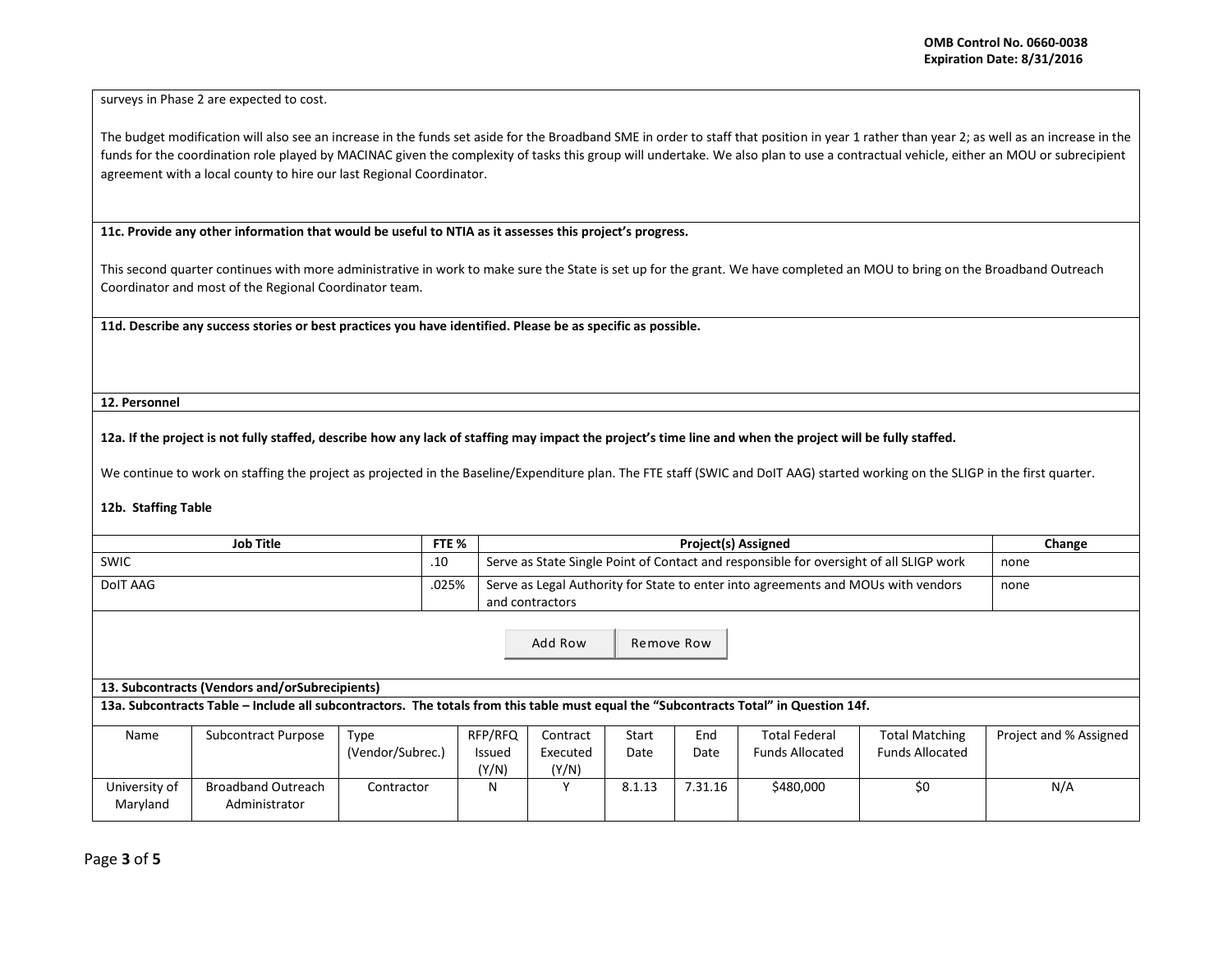| TBD                                                                                                                                                                                  | <b>Broadband SME</b>                                  |               | Contractor               | N         | ${\sf N}$           | <b>TBD</b>               | 7.31.16                                           | \$208.000                      | \$0       | N/A                      |
|--------------------------------------------------------------------------------------------------------------------------------------------------------------------------------------|-------------------------------------------------------|---------------|--------------------------|-----------|---------------------|--------------------------|---------------------------------------------------|--------------------------------|-----------|--------------------------|
| University of<br>Maryland                                                                                                                                                            | Regional Coordinator<br>Team for 4 interop<br>regions |               | Contractor               | ${\sf N}$ | Y                   | 2.1.14                   | 7.31.16                                           | \$429,000                      | \$0       | N/A                      |
| Allegany<br>County                                                                                                                                                                   | Regional Coordinator<br>for one region                |               | Contractor               | N         | N                   | 4.1.14                   | 7.31.16                                           | \$100,000                      | \$0       |                          |
| <b>TBD</b>                                                                                                                                                                           | Website Developer                                     |               | Contractor               | N         | N                   | 12.1.13                  | 7.31.16                                           | \$345,000                      | \$0       | N/A                      |
| Motorola                                                                                                                                                                             | Site Surveys                                          |               | Vendor                   | Y         | Y                   | Phase II -<br><b>TBD</b> | 7.31.16                                           | \$0                            | \$436,000 | N/A                      |
|                                                                                                                                                                                      |                                                       |               |                          | Add Row   | Remove Row          |                          |                                                   |                                |           |                          |
| 13b. Describe any challenges encountered with vendors and/or subrecipients.                                                                                                          |                                                       |               |                          |           |                     |                          |                                                   |                                |           |                          |
| None at this time.                                                                                                                                                                   |                                                       |               |                          |           |                     |                          |                                                   |                                |           |                          |
| 14. Budget Worksheet                                                                                                                                                                 |                                                       |               |                          |           |                     |                          |                                                   |                                |           |                          |
| Columns 2, 3 and 4 must match your current project budget for the entire award, which is the SF-424A on file.                                                                        |                                                       |               |                          |           |                     |                          |                                                   |                                |           |                          |
| Only list matching funds that the Department of Commerce has already approved.                                                                                                       |                                                       |               |                          |           |                     |                          |                                                   |                                |           |                          |
| Project Budget Element (1)                                                                                                                                                           |                                                       | Federal Funds | <b>Approved Matching</b> |           | <b>Total Budget</b> |                          | <b>Federal Funds</b>                              | <b>Approved Matching Funds</b> |           | Total Funds Expended (7) |
|                                                                                                                                                                                      |                                                       | Awarded (2)   | Funds (3)                |           | (4)                 |                          | Expended (5)                                      | Expended (6)                   |           |                          |
| a. Personnel Salaries                                                                                                                                                                |                                                       | \$257,811     | \$47,910                 |           | \$305,721           |                          | 0                                                 | \$3,938                        |           | \$3,938                  |
| b. Personnel Fringe Benefits                                                                                                                                                         |                                                       | \$72,187      | \$13,230                 |           | \$85,417            |                          | $\mathbf 0$                                       | \$1,103                        |           | \$1,103                  |
| c. Travel                                                                                                                                                                            |                                                       | \$113,862     | 0                        |           | \$113,862           |                          | $\mathbf 0$                                       | $\mathbf 0$                    |           | 0                        |
| d. Equipment                                                                                                                                                                         |                                                       | $\mathbf 0$   | 0                        |           | $\Omega$            |                          | $\mathbf 0$                                       | $\mathbf 0$                    |           | $\overline{0}$           |
| e. Materials/Supplies                                                                                                                                                                |                                                       | \$3,901       | 0                        |           | \$3,901             |                          | $\Omega$                                          | $\mathbf 0$                    |           | $\Omega$                 |
| f. Subcontracts Total                                                                                                                                                                |                                                       | \$1,462,000   | \$436,000                |           | \$1,898,000         |                          | \$48,644                                          | $\mathbf 0$                    |           | \$48,644                 |
| g. Other                                                                                                                                                                             |                                                       | \$75,600      | 0                        |           | \$75,600            |                          | $\mathbf 0$                                       | $\mathbf 0$                    |           | $\Omega$                 |
| h. Total Costs                                                                                                                                                                       |                                                       | 1,985,361     | \$497,140                |           | \$2,482,501         |                          | \$48,644                                          | \$5,041                        |           | \$53,685                 |
| i. % of Total                                                                                                                                                                        |                                                       | 80%           | 20%                      |           | 100%                |                          | 87%                                               | 13%                            |           | 100%                     |
| 15. Certification: I certify to the best of my knowledge and belief that this report is correct and complete for performance of activities for the purpose(s) set forth in the award |                                                       |               |                          |           |                     |                          |                                                   |                                |           |                          |
| documents.                                                                                                                                                                           |                                                       |               |                          |           |                     |                          |                                                   |                                |           |                          |
| 16a. Typed or printed name and title of Authorized Certifying Official                                                                                                               |                                                       |               |                          |           |                     |                          | 16c. Telephone (area code, number, and extension) |                                |           |                          |